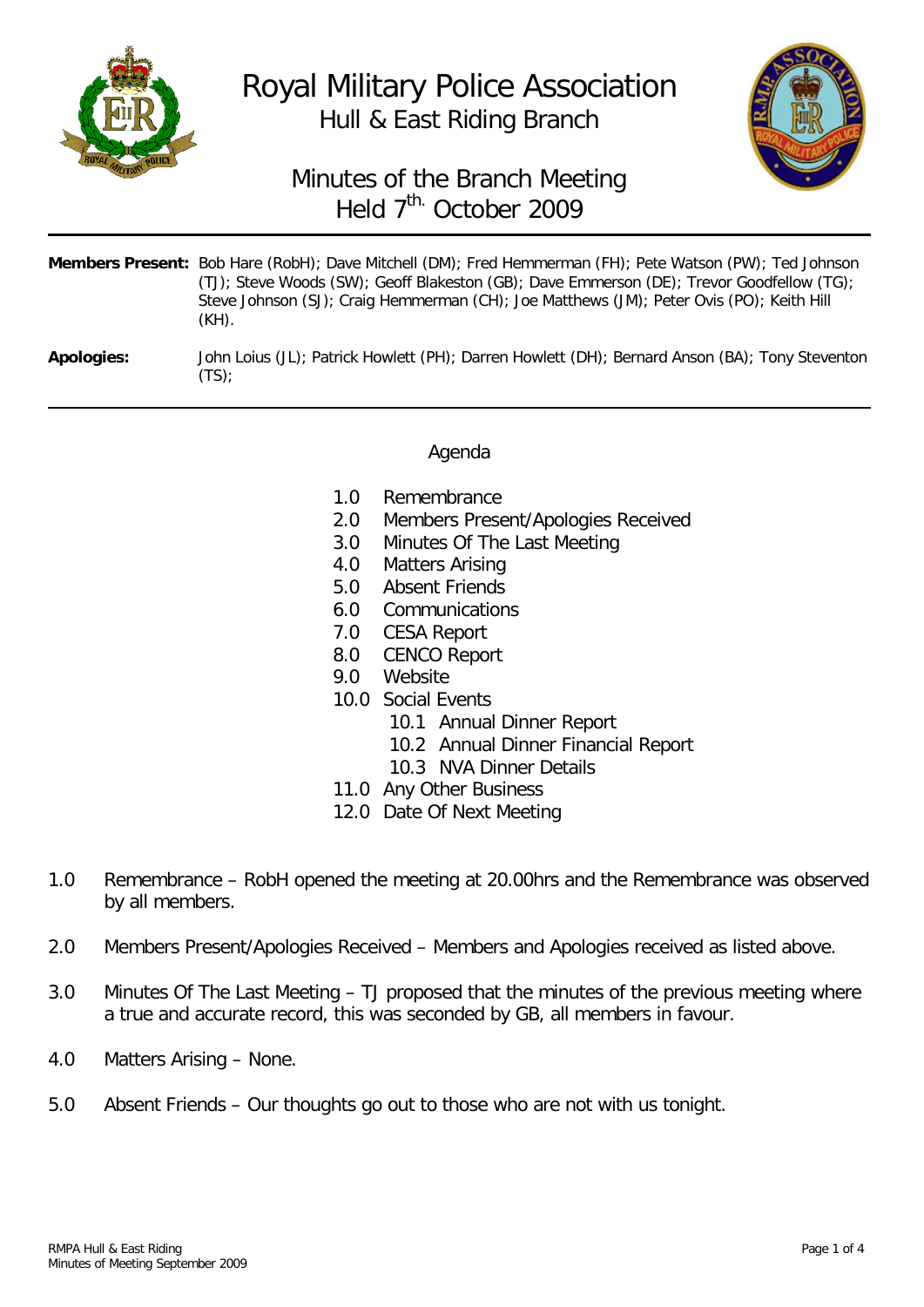- 6.0 Communications The Branch had received the following communications:
	- 6.1 RobH stated that he had received a letter from George Smith resigning from the branch.
	- 6.2 PW stated that he had received a letter and donation from Mrs. Betty Eastwood. Members who attended the last Ladies Evening at the Springhead Golf Club may remember Betty. Betty wrote of how much she had enjoyed the Ladies Evening and enclosed a donation of £50.00. Betty's husband was a Corporal in the Corps and was driver to the then Provost Marshal during CMF. Betty herself had also served with the Royal Signals. PW stated that he had written back to Betty to thank her for her kind donation and invited her to the next Ladies Evening in November. The donation has been passed to the Treasurer.
	- 6.3 An email has been received from RHQRMP containing an Operation Brief from Lt. Col. D.S. Neil RMP on the situation in Afghanistan. Any members who wish to read the brief should contact the Acting Secretary.
	- 6.4 Email has been received from Birmingham (Midlands) Branch RMPA inviting members to there Christmas Dinner. The event will take place Hagley Golf & Country Club in Hagley, Worcs. The tickets for the event are priced at £18.50 per head. Any members wishing to attend this event or who require any further details should contact the Acting Secretary.
- 7.0 CESA Report DM reported that he had been sworn in as Chairman of CESA. He further reported that RMP would not be receiving a donation from CESA as we had not provided any people to collect money. Any monies left over would be donated to charity. Associations that provided collectors would receive there donation as normal.
- 8.0 CENCO Report DM reported that the meeting was based upon mainly financial dealings. He gave a brief of Southwick Park and stated that it was very impressive indeed. He was well looked after and the accommodation was excellent.
- 9.0 Website PW reported that the website had received 152 visits over the last calendar month. PW also reported that photographs from the Annual Dinner 2009 where also now online.
- 10.0 Social Events
	- 10.1 Annual Dinner Report This event was considered to be one of the best in recent history. Members agreed that keeping members in the main hall, instead of the bar area, increased the atmosphere and enjoyment of the event. RobH reported that the raffle had done exceptionally well, which had help to balance the events books. DM stated that he had been approached by one of his customers who had attended the event and she had stated that the catering was first class. There was some reservations regarding the seating plan and lack of place cards for the event and this will be addressed for future events. PW stated that in his opinion, the event had crept up on us this year resulting in a lack of planning in some cases and that it may be better if the committee meet mid year next year to layout responsibilities for the event as this would ensure that things are done in plenty of time. This was taken into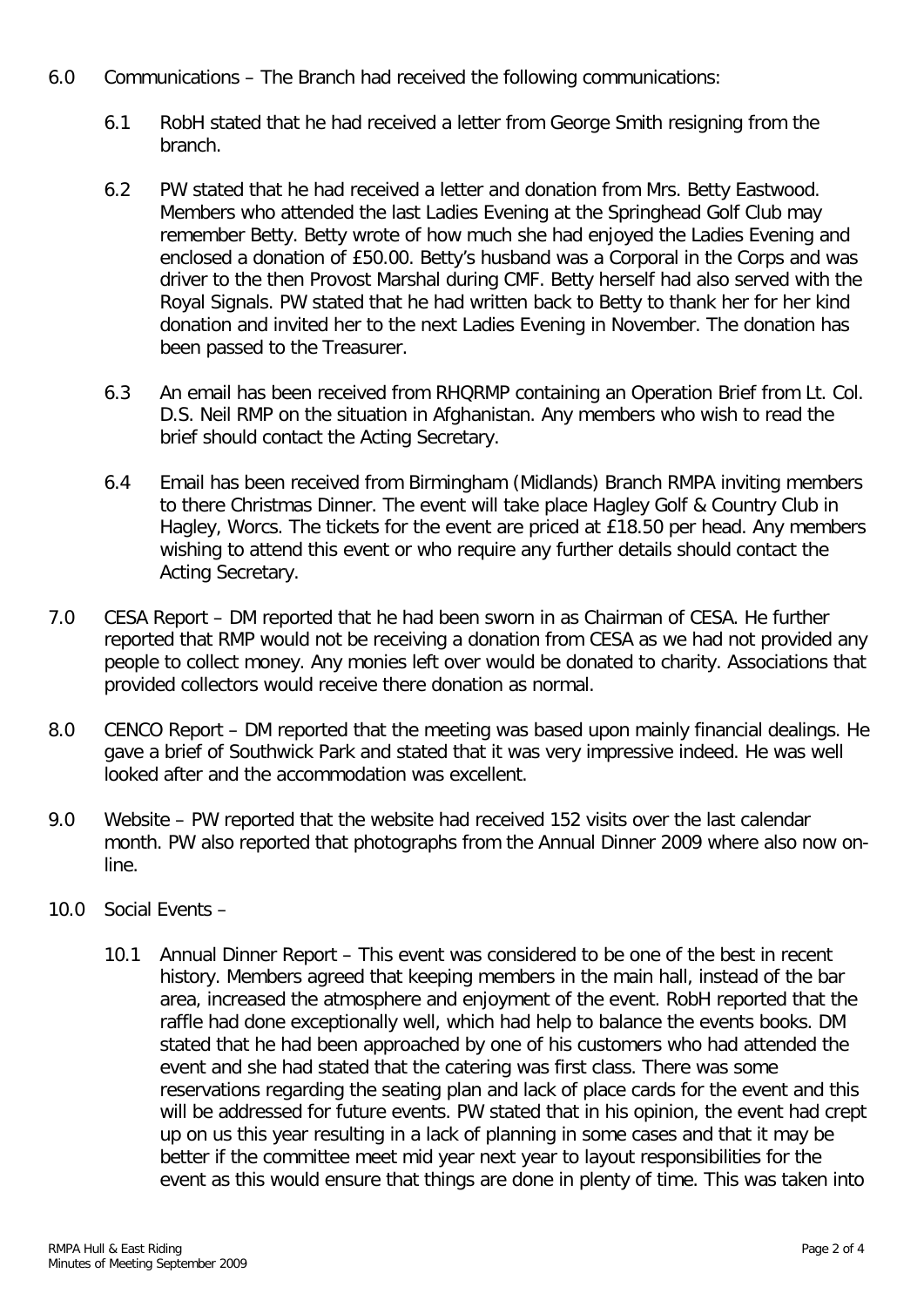consideration by the Chairman. Overall, this event was a great success. With 40 members and guests attending, it was well supported and enjoyed by all. It was certainly good to see new faces at the event and long may this continue! We're aiming for 60 people to attend new years event!

- 10.2 Annual Dinnier Financial Report FH stated that 40 paying people had attended the event. The ticket receipts along with monies received from the raffle have made this a very financially viable event. Even after a gratuity had been paid to the waiting staff and the hall booked and paid for next years event, the total loss was £16.00. A fantastic return. Any member wishing to see the full financial break down of the event should contact the Treasurer.
- 10.3 FH stated that the NVA Dinner is to be held on 24<sup>th</sup> October at 18.45hrs for a 19.15hrs sit down. The cost per head is £13.50. Members wishing to attend should inform the treasurer and will need to supply payment as the treasurer will pay for all tickets in one batch.
- 10.4 The next Ladies evening is to be held on Thursday  $26<sup>th</sup>$  November. The location is still to be decided although members did agree that the last event at the Springhead Golf Club was excellent. Rob H stated that he would check the availability of the club and report back at the next meeting.
- 11.0 Any Other Business
	- 11.1 Rob H stated that he was in the process of moving house. Please do not post any mail until you are informed of the new address. He can be contacted by mobile phone if he is needed.
	- 11.2 PW stated that he has paid for a Remembrance Cross for the Garden of Memorial in London. PW was reimbursed for this by the Treasurer.
	- 11.3 FH asked whether we had made arrangements for the wreaths for Remembrance Day? (Secretary note: it had been previously agreed that the Branch would purchase two wreaths for Remembrance Day, one for Hull and one for Beverley) DM stated that we would purchase wreaths from RBL. FH stated that he would reimburse him accordingly.
	- 11.4 PW reported that as he would be representing the Branch in London this Remembrance Day, he would obviously be unable to carry the Branch Standard on the Remembrance Day Parade in Hull. Members where asked to consider whether any of them would volunteer to carry the Standard. PW will ask at the next meeting to confirm.
	- 11.5 SJ asked whether or not any members where currently collecting for RBL? No members where and SJ asked that members consider contacting there local branches as collectors where desperately needed in all regions.